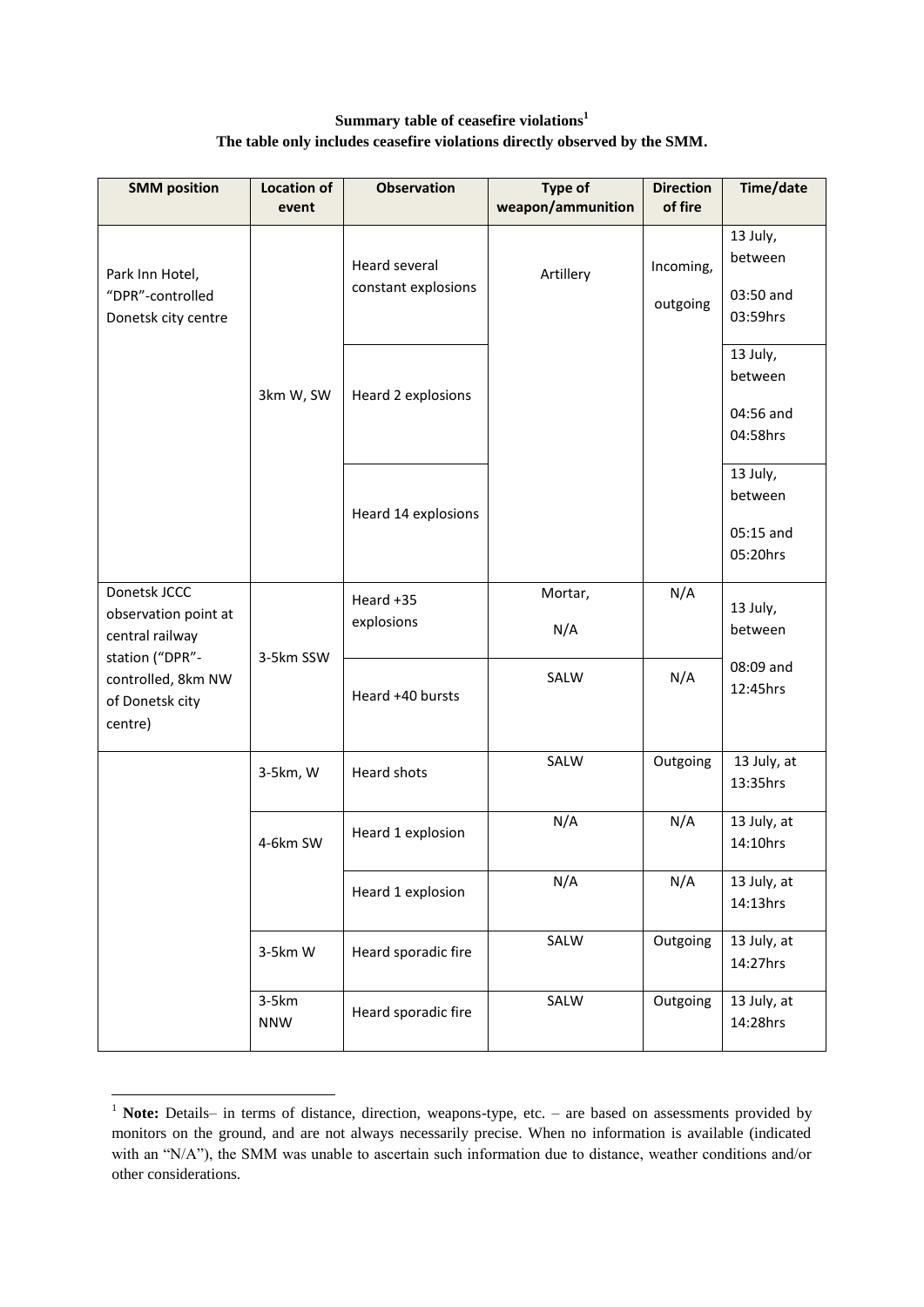| Donetsk, JCCC<br>observation point at<br>central railway<br>station ("DPR"-<br>controlled, 8km NW<br>of Donetsk city<br>centre) | 3-5km N  | Heard sporadic fire                     | SALW | Outgoing | 13 July, at<br>14:38hrs                        |
|---------------------------------------------------------------------------------------------------------------------------------|----------|-----------------------------------------|------|----------|------------------------------------------------|
|                                                                                                                                 | 3-5km NW | Heard sporadic fire                     | SALW | Outgoing | 13 July, at<br>14:42hrs                        |
|                                                                                                                                 | 3-5km W  | Heard sporadic fire                     | SALW | Outgoing | 13 July, at<br>14:57hrs                        |
|                                                                                                                                 | 3km N    | Heard 1 explosion                       | SALW | Incoming | 13 July, at<br>15:11hrs                        |
|                                                                                                                                 | 3-5km W  | Heard sporadic fire                     | SALW | Outgoing | 13 July, at<br>15:34hrs                        |
|                                                                                                                                 |          | Heard sporadic fire                     | SALW | Outgoing | 13 July, at<br>16:10hrs                        |
|                                                                                                                                 |          | Heard single shot                       | SALW | Outgoing | 13 July, at<br>16:18hrs                        |
|                                                                                                                                 | 3-5km N  | Heard single shot                       | SALW | Outgoing | 13 July, at<br>16:20hrs                        |
|                                                                                                                                 | 4-6km W  | Heard 2 explosions                      | N/A  | N/A      | 13 July, at<br>16:24hrs                        |
|                                                                                                                                 | 3-5km W  | Heard sporadic fire                     | SALW | Outgoing | 13 July, at<br>16:27hrs                        |
|                                                                                                                                 |          | Heard single shots<br>and sporadic fire | SALW | Outgoing | 13 July,<br>between<br>16:39 and<br>16:52hrs   |
|                                                                                                                                 |          | Heard sporadic fire                     | SALW | Outgoing | 13 July, at<br>16:59hrs                        |
|                                                                                                                                 |          | Heard 3 explosions                      | SALW | Outgoing | 13 July,<br>between<br>$17:18$ and<br>17:23hrs |
|                                                                                                                                 |          | Heard 3 explosions                      | SALW | Incoming | 13 July,<br>between<br>$17:18$ and<br>17:23hrs |
|                                                                                                                                 | 3-5km N  | Heard 3 single shots                    | SALW | Outgoing | 13 July, at<br>17:28hrs                        |